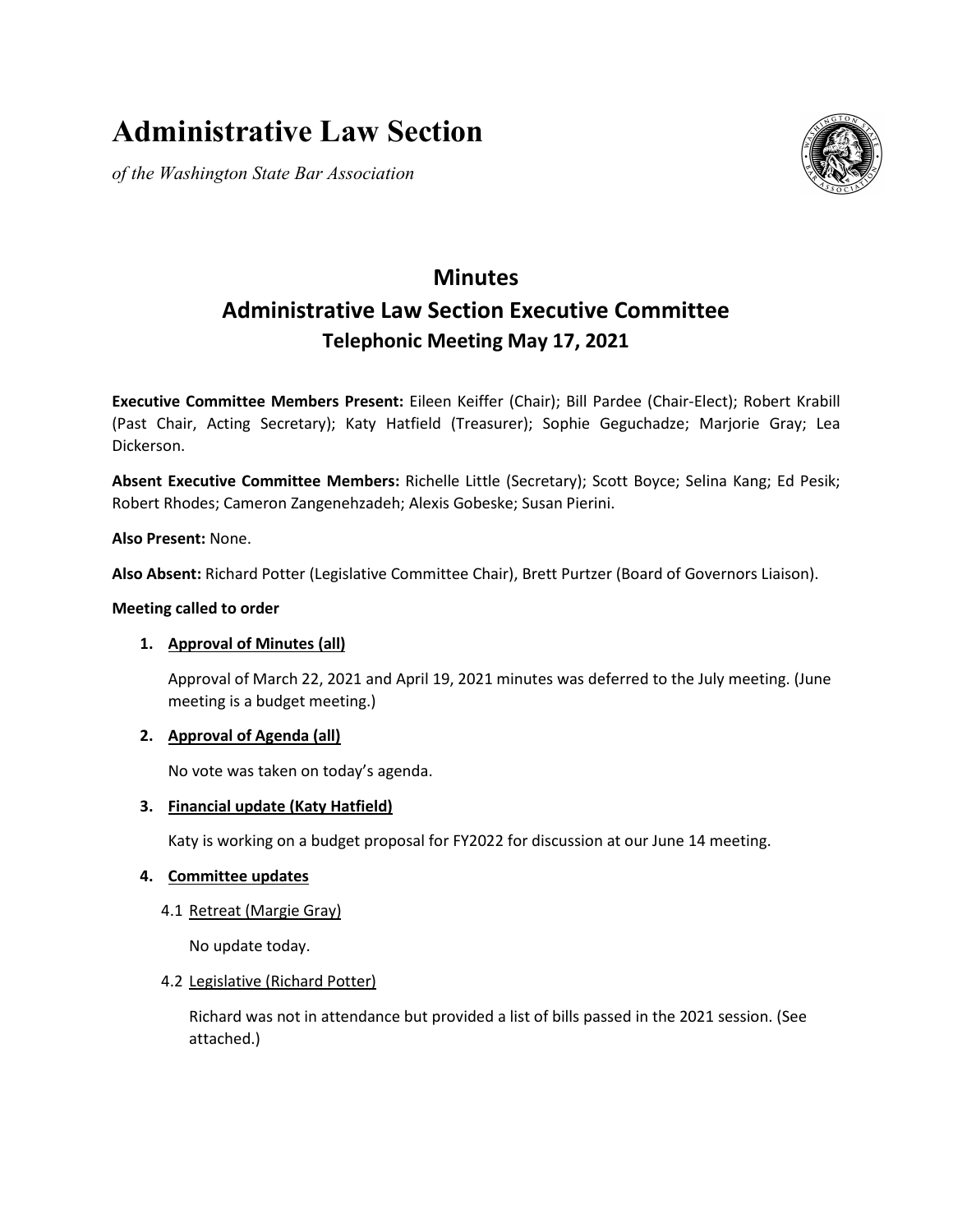#### 4.3 Publications & Practice Manual (Richelle Little)

No update today.

#### 4.4 CLE (Bill Pardee)

May – no mini CLE

6/21/2021 OMPA update and effect of pandemic OPMA issues

July – being planned

#### 4.5 Diversity and Outreach (Robert Rhodes)

No update today.

4.6 Homan Award (Lea Anne Dickerson)

No news. Soliciting nominations.

4.7 Newsletter (Ed Pesik)

No update today.

4.8 Elections Committee (Eileen Keiffer)

Online voting takes place June 7-20.

#### **5. Good of the Order**

#### **6. Next Meeting**

Next meeting set for June 14, 2021 (budget only meeting).

Meeting adjourned at 12:25 p.m.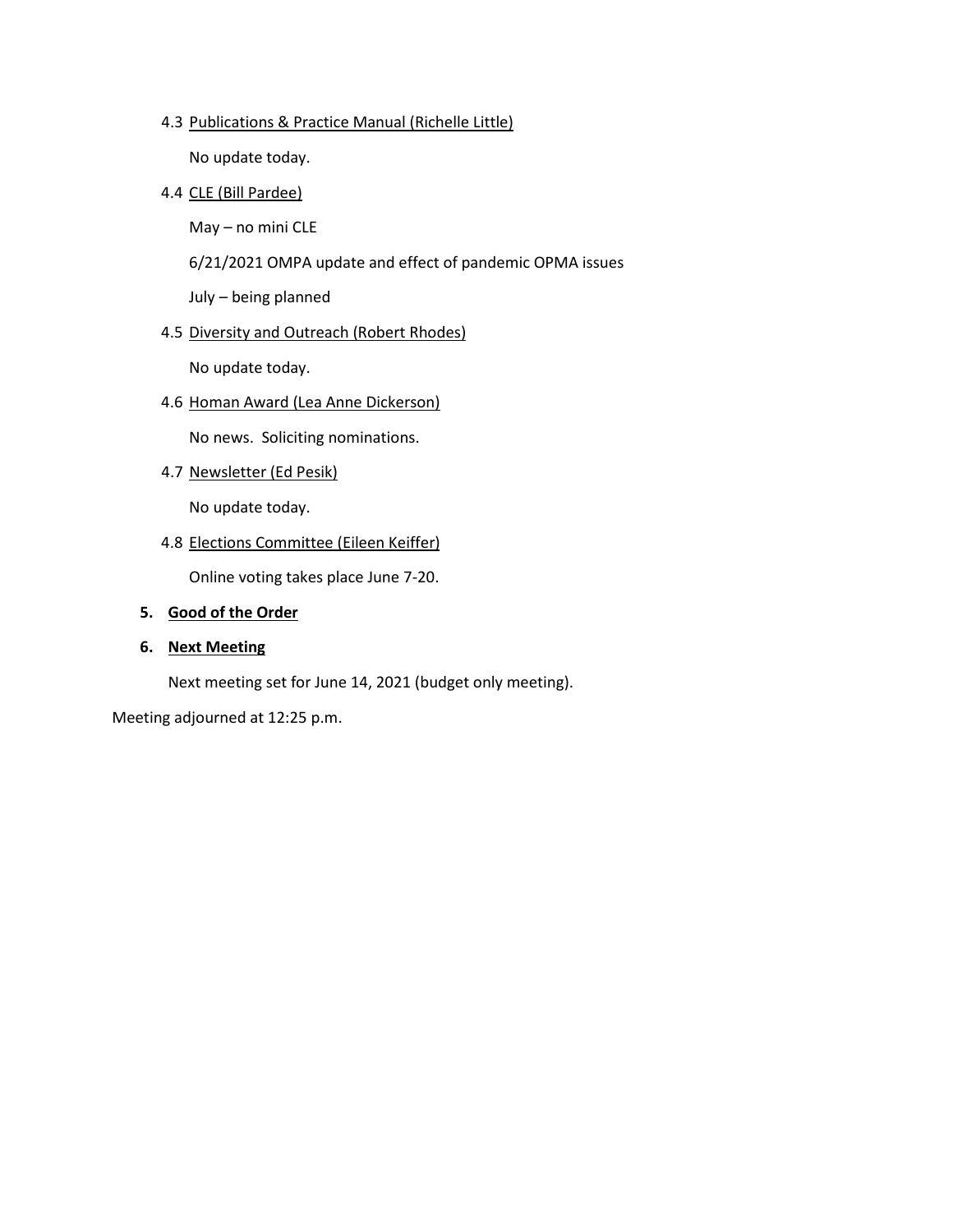# **12 BILLS PASSED – Status as of May 16, 2021**

# **Session ended on April 25.**

# **Re APA 3**

[HB 1192](https://apps.leg.wa.gov/billsummary/?BillNumber=1192&Year=2021&Initiative=false) Includes amending RCW 34.05.272 (re Dept. of Ecology "significant actions") to update references toxic pollution statutes. **Apr 16 Governor signed. Chapter 65, 2021 Laws. Effective date 7/25/2021.**

[HB 1259](https://apps.leg.wa.gov/billsummary/?BillNumber=1259&Year=2021&Initiative=false) Expanding public contracting opportunities for women and minority business enterprises. References the APA re subpoena enforcement. **May 3 Governor signed. Chapter 160, 2021 Laws. Effective date 7/25/2021.**

[SB 5225](https://app.leg.wa.gov/billsummary?BillNumber=5225&Year=2021&Initiative=false) Concerning **direct appeals** to the court of appeals of cases brought under the APA and the land use petition act. **May 13 Governor signed. Chapter ?? Effective date ??**

# **Re Public Records 9**

[HB 1068](https://app.leg.wa.gov/billsummary?billnumber=1068&year=2021) Exempting election security information from public records disclosure. **Apr 14 Governor signed. Chapter 26, 2021 Laws. Effective date 4/14/2021.**

[HB 1127](https://apps.leg.wa.gov/billsummary/?BillNumber=1127&Year=2021&Initiative=false) Protecting the privacy and security of COVID-19 health data. Apr 10 Passed Senate with Committee amendment(s) adopted as amended. Apr 14 House concurred in Senate amendments. Apr 22 Delivered to Governor. Not signed; not on Governor's bill action schedule??

[HB 1267](https://apps.leg.wa.gov/billsummary/?BillNumber=1267&Year=2021&Initiative=false) Concerning investigation of potential criminal conduct arising from police use of force. Would designate the Office as an "investigative law enforcement agency" for PRA disclosure purposes. Apr 9 Passed Senate. Committee amendment(s) adopted with no other amendments. Apr 14 House concurred in Senate amendments. **May 18 Governor scheduled to sign. Chapter ?? Effective date ??**

[SB 5046](https://app.leg.wa.gov/billsummary?billnumber=5046&year=2021) Concerning workers' compensation claim resolution settlement agreements. **Apr 16 Governor signed. Chapter 89, 2021 Laws. Effective date 4/16/2021.**

[SB 5051](https://app.leg.wa.gov/billsummary?billnumber=5051&year=2021) Concerning state oversight and accountability of peace officers and corrections officers.<sup>[1](#page-2-0)</sup> Apr 7 Passed House with some Committee amendment(s). Apr 26 Delivered to Governor. May 18 Governor scheduled to sign.

[SB 5152](https://apps.leg.wa.gov/billsummary/?BillNumber=5152&Year=2021&Initiative=false) Enhancing data stewardship and privacy protections for vehicle and driver data. **Apr 16 Governor signed. Chapter 93, 2021 Laws. Effective date 7/25/2021.**

[SB 5251](https://app.leg.wa.gov/billsummary?BillNumber=5251&Year=2021&Initiative=false) Modifying tax and revenue laws by easing compliance burdens for taxpayers, clarifying ambiguities, making technical corrections, and providing administrative efficiencies. **Apr 26 Governor signed. Chapter 145, 2021 Laws. Effective date 7/25/2021.**

[SB 5303](https://app.leg.wa.gov/billsummary?BillNumber=5303&Year=2021&Initiative=false) Exempting United States food and drug administration nonpublic information from disclosure under the state public disclosure act. **Apr 16 Governor signed. Chapter 99, 2021 Laws. Effective date 7/25/2021.**

<span id="page-2-0"></span> <sup>1</sup> Amends RCW 34.12.035 by adding that **OAH ALJ's** assigned to Criminal Justice Training Commission cases must have "subject matter expertise."